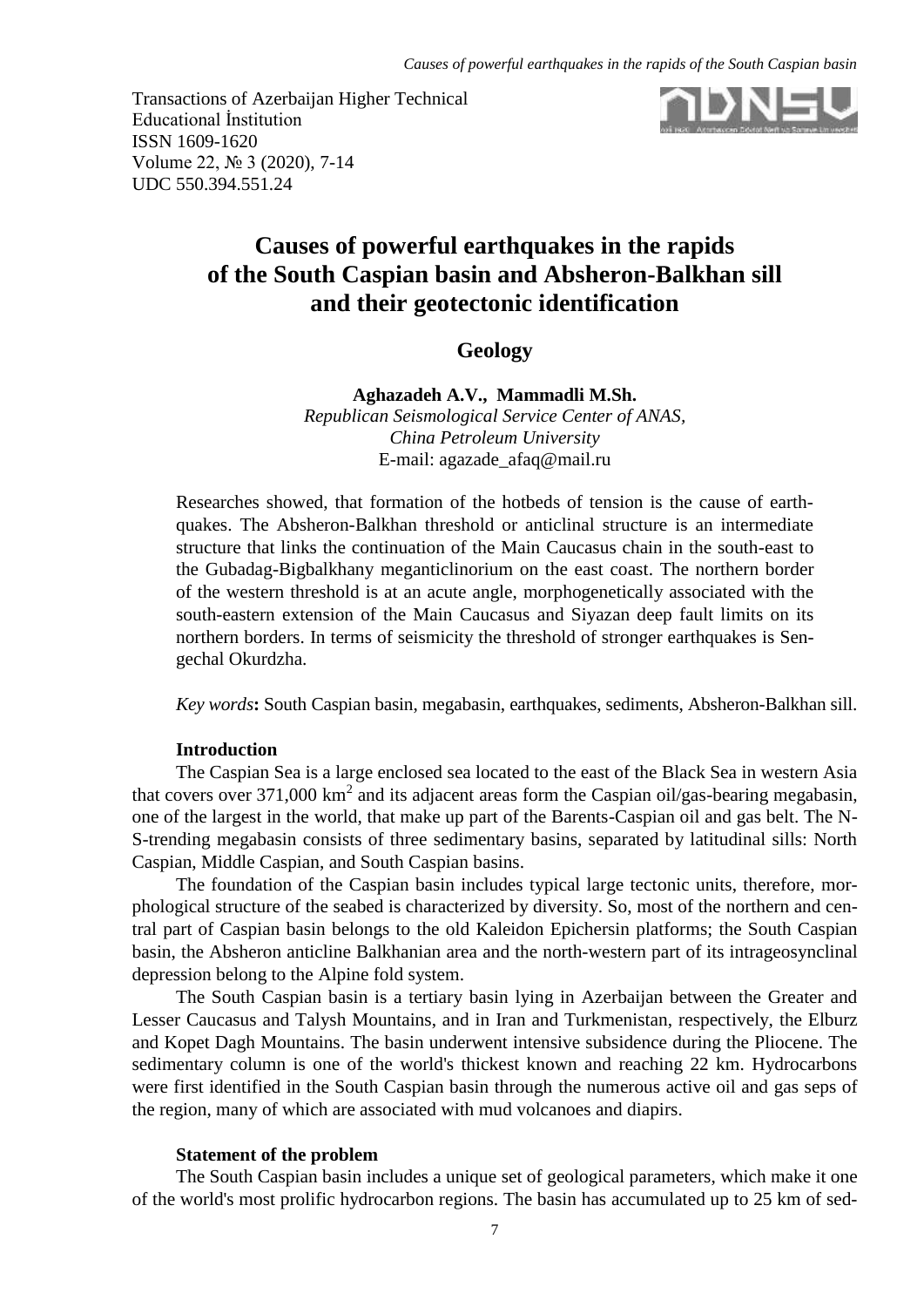## *Aghazadeh A.V., Mammadli M.Sh.*

iment surrounded by compressional orogens, with more than 10 km of this fill deposited in the last 6 m.y. This recent, rapid burial has resulted in such low gradients of temperature that hydrocarbons are still being actively generated at depths between 8 and 12 km. The basin's anticlinal structures are large and interpreted as buckle folds that overlap a regional detachment based on regional 2-D seismic data analysis. The combination of a prolific hydrocarbon system, large undrilled structures, and a favorable foreign investment political climate has focused considerable attention on the potential of this basin.

| <b>AGE</b>     |                    | <b>ROCK UNITS</b>                      |                                      | <b>GENERALIZED</b><br><b>STRATIGRAPHY</b><br>COLUMN              |
|----------------|--------------------|----------------------------------------|--------------------------------------|------------------------------------------------------------------|
| PLEIST.        |                    | UNNAMED                                |                                      |                                                                  |
|                |                    | (1000m)                                |                                      |                                                                  |
| PLIO CENE      |                    | <b>APSHERON FM</b><br>$(650 - 1000 m)$ |                                      |                                                                  |
|                |                    | AKCHAGYL FM.<br>(40.450m)              |                                      | خاصي<br><b>1979 M</b>                                            |
|                | $\frac{1001}{100}$ | w<br>rie<br>۵<br>S<br>roducti<br>۵.    | SURAKHANY FM.<br>$1.400.1200m$ )     | <b><i>CONTRACTOR</i></b><br><b><i>DARANGARANGARAN</i></b>        |
|                |                    |                                        | SABUNCHIFM.<br>(200.1000m)           | <b>ANGEL ANG ANG ANG ANG A</b><br><b><i>CONTRACTOR</i></b>       |
|                |                    |                                        | <b>BALAKHANY FM.</b><br>(100.500m)   |                                                                  |
|                |                    |                                        | PEREMYUL PH<br>(10.500ml)            |                                                                  |
|                |                    |                                        | PODKIRMAKU<br><b>SHALE (-100M)</b>   |                                                                  |
|                |                    |                                        | <b>PODKIRMAKU</b><br>\$\$T(-100m)    |                                                                  |
|                |                    |                                        | KIRMAKU FM. (200-300m)               |                                                                  |
|                |                    |                                        | NADH MMANU FM. (100-2009)            |                                                                  |
|                |                    |                                        | KALINSK FM. (300-500m)               | <b>Contact Land</b>                                              |
|                |                    |                                        | 0                                    |                                                                  |
| <b>ID CENE</b> |                    |                                        | <b>PONTIAN</b>                       |                                                                  |
|                |                    |                                        | ග<br><b><i>WEDTA ILSARMATIAN</i></b> |                                                                  |
|                |                    | DIATOM<br>1917E                        | <b>KONNA FM. (101200m)</b>           |                                                                  |
|                |                    |                                        | KA RA GAN FM (200-800M)              |                                                                  |
|                |                    |                                        | CANDICAL FM. (100-830PF)             |                                                                  |
|                |                    |                                        | <b>TARRHAM FM. (60-20m)</b>          |                                                                  |
|                |                    |                                        |                                      |                                                                  |
| OLIG.          |                    | MAYKOP FM.                             |                                      | anananana                                                        |
|                |                    | 440-1400<br>KHAQUM FM.                 |                                      | 51515151515151515151                                             |
| EOC.           |                    | KOUN FM.<br>$(450 - 1200 m)$           |                                      | <b>ENERATERATER</b><br>,,,,,,,,,,,,,,,,,<br><b>XXXXXXXXXXXXX</b> |

**CONTRAK FORMATION** 

C NEEDS FINE, EDUCATION and VOLKYEINE TO REAT OVER CONTINU

Fig.1. Generalized stratigraphic column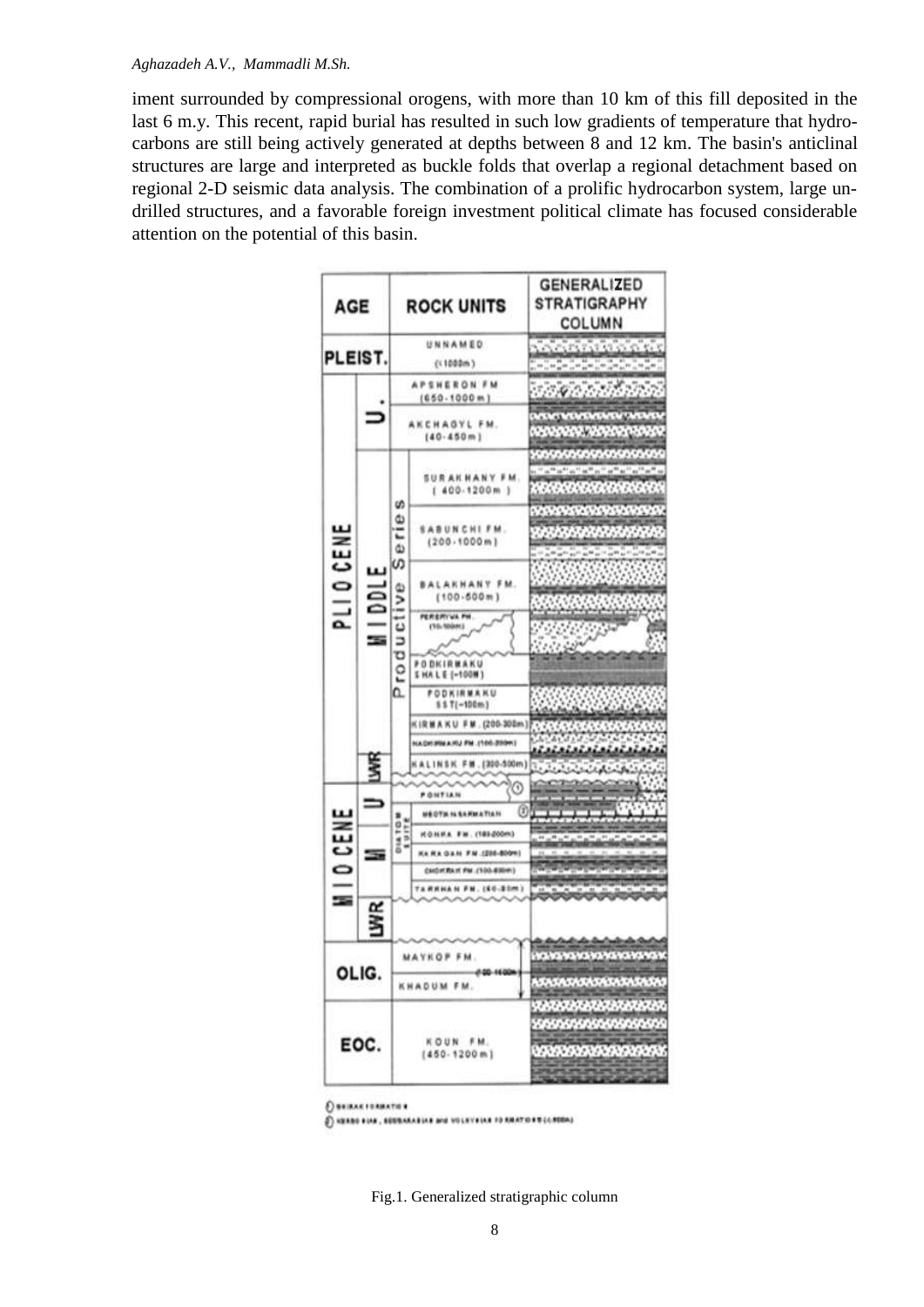The granite-metamorphic basement of the basins is younger from north to south, from the north of Early Precambrian to the south of Early Cimmerian. It was formed from the southern edge of the East European Craton (Paleozoic continent Baltica) to the Tethys oceanic basin in the transitional zone. Accordingly, the Caspian megabasin is superimposed on the East European ancient platform, Scythian-Turanian young platform, and Alpine-Himalayan mobile belt. Each tectonic province comprises structural zones of a subordinate character: the North Caspian depression within the first province; Karpinsky Ridge, Kuma zone, North Ustyurt block, Buzachi uplift, Mangyshlak-Central Ustyurt and South Mangyshlak zones, as well as Karabogaz arch, and Middle Caspian basin within the second province; the Greater Caucasus, Kopet Dagh, Kura and South Caspian depression, West Turkmenian trough, and Alborz range within the third province. The age of the sedimentary cover embraces the entire Phanerozoic and, probably, upper parts of the Proterozoic in the North Caspian region; the Jurassic, Cretaceous, and the Cenozoic in the Middle Caspian; and the Oligocene-Holocene in the South Caspian. The Permian and Triassic deposits in the Middle Caspian; the Jurassic, Cretaceous, and lower Paleogene deposits in the South Caspian occupy partly both the folded basement of the basin and its sedimentary cover. The stratigraphic range of oil and gas occurrence varies accordingly: from the Devonian to Paleogene in the North Caspian, from the Triassic to Miocene in the Middle Caspian, and from the Cretaceous to Eopleistocene in the South Caspian (Fig.1).

The South Caspian depression occupies a southern part of the N-S trending Caspian Sea megabasin, but is characterized by the approximately latitudinal orientation of the major elements of the whole structure. This observation emphasizes its active involvement in tectogenesis in the Alps. In the north, it is bordered by the Greater Caucasus structures, which dip eastward under the Caspian Sea and continue further into the Transcaspian region as the Greater Balkhan-Kopet Dagh mountain system. The south-eastern and eastern parts of the depression are enveloped by the Alborz structures (including the Talysh zone).

The South Caspian depression is an autonomous tectonic unit that consists of: the southern part of the Caspian Sea; the West Turkmen depression adjacent to the latter; the northern lowland periphery of the Alborz system; the Lower Kura trough; and the Absheron – Gobustan trough.

The crust beneath the South Caspian depression is two-layered and consists of the sedimentary cover up to 25 km thick and a "basaltic layer"  $15-20$  km thick (Vp = 6.6–6.7 km/s) (Fig.4).

One of the main structural elements of the Alp geosynclinal system in the middle of the Caspian waters is the Terek-Caspian bend, considered the Ciscaucasian trough in the south-east. One of the features of the Terek-Caspian basin is that its threshold is sharp slopes and in the east and north-east as a result of anthropogenic Pliocene precipitation curves become more intense, the trend line of the axis is directed to Makhachkala, Krasnovodsk. It is because of this slice of the Caspian Sea, its second deepest part (788m) - falls into the cavity of Derbent.

Throughout the eastern gentle lines of the Middle Caspian in bathymetry 50-100 m from Derbent to Makhachkala, at a distance of 30-40 km from the shore of the sea reef, curving at a more acute angle suddenly reaches 600 meters in the latitudinal range of Derbent (Fig.2). This geomorphological imbalance should be in the south-west 100-150 km. Configurations of the north and south-eastern parts of the deep trough Derbent also follow in this direction. All these, and other information obtained by the detection of anomalous geophysical fields in the transformations of gravimetric and magnetometric fields show the presence of deep faults related to the neotectonic period, Makhachkala, Krasnovodsk direction.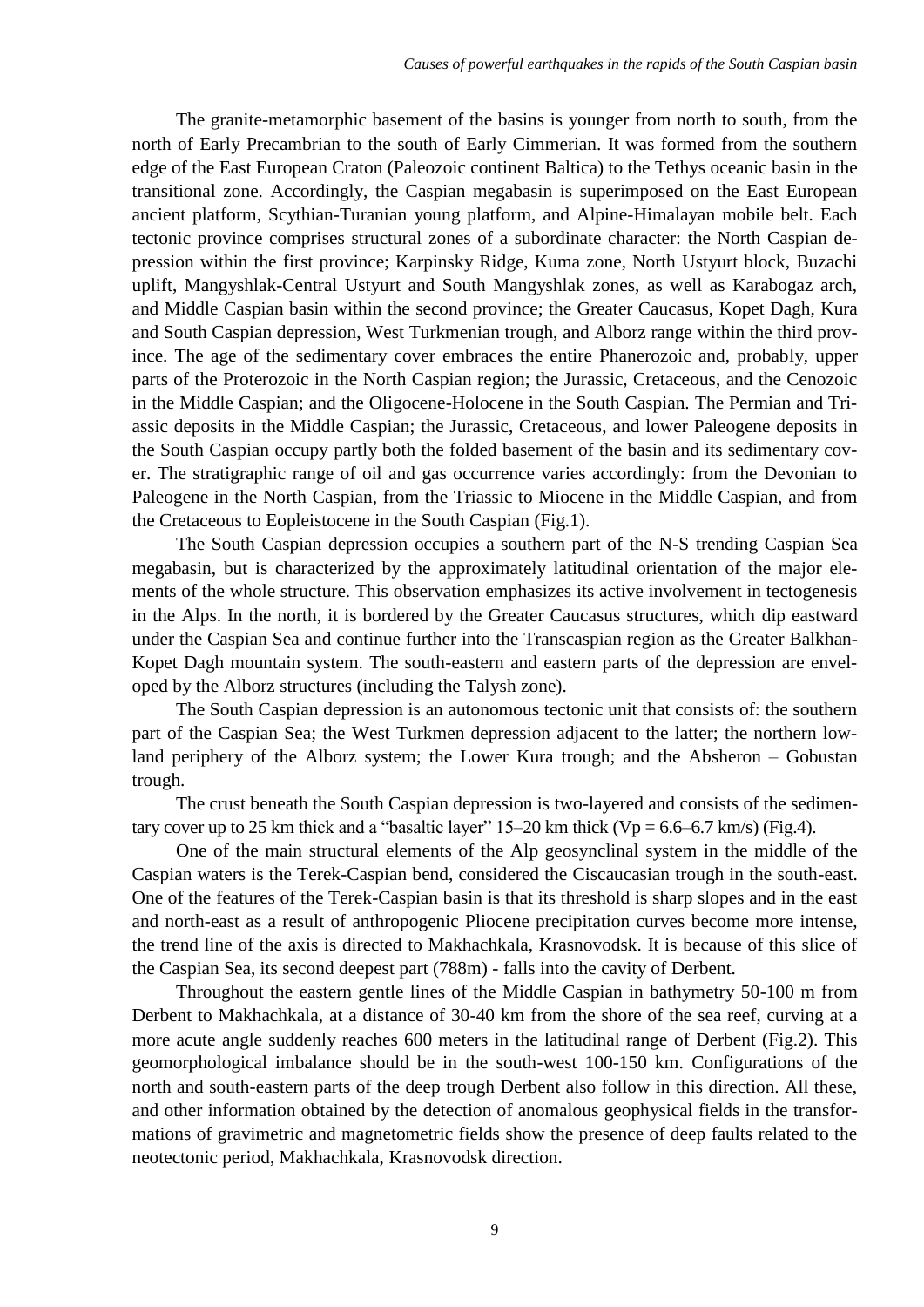

Fig.2. Topographic-bathymetric map of Caspian Sea



Fig.3. (a) Seismicity of Iran 1964–98, from the catalogue of Engdahl et al. (1998). The Zagros is marked by Z, the Alborz by A, the Kopet Dagh by K, the relatively seismic central Iran block by C, the Lut block by L, the Greater Caucasus by Ca, the Talysh by T, the Makran by M and Afghanistan by Af. (b) A velocity field showing how the NNE motion of Arabia relative to Asia is absorbed in Iran. The distribution of velocities within Iran is estimated from the spatial variation in the style of strain rates indicated by earthquakes (from Jackson et al. 1995). The white bar shows the line of the cross-section in Fig.4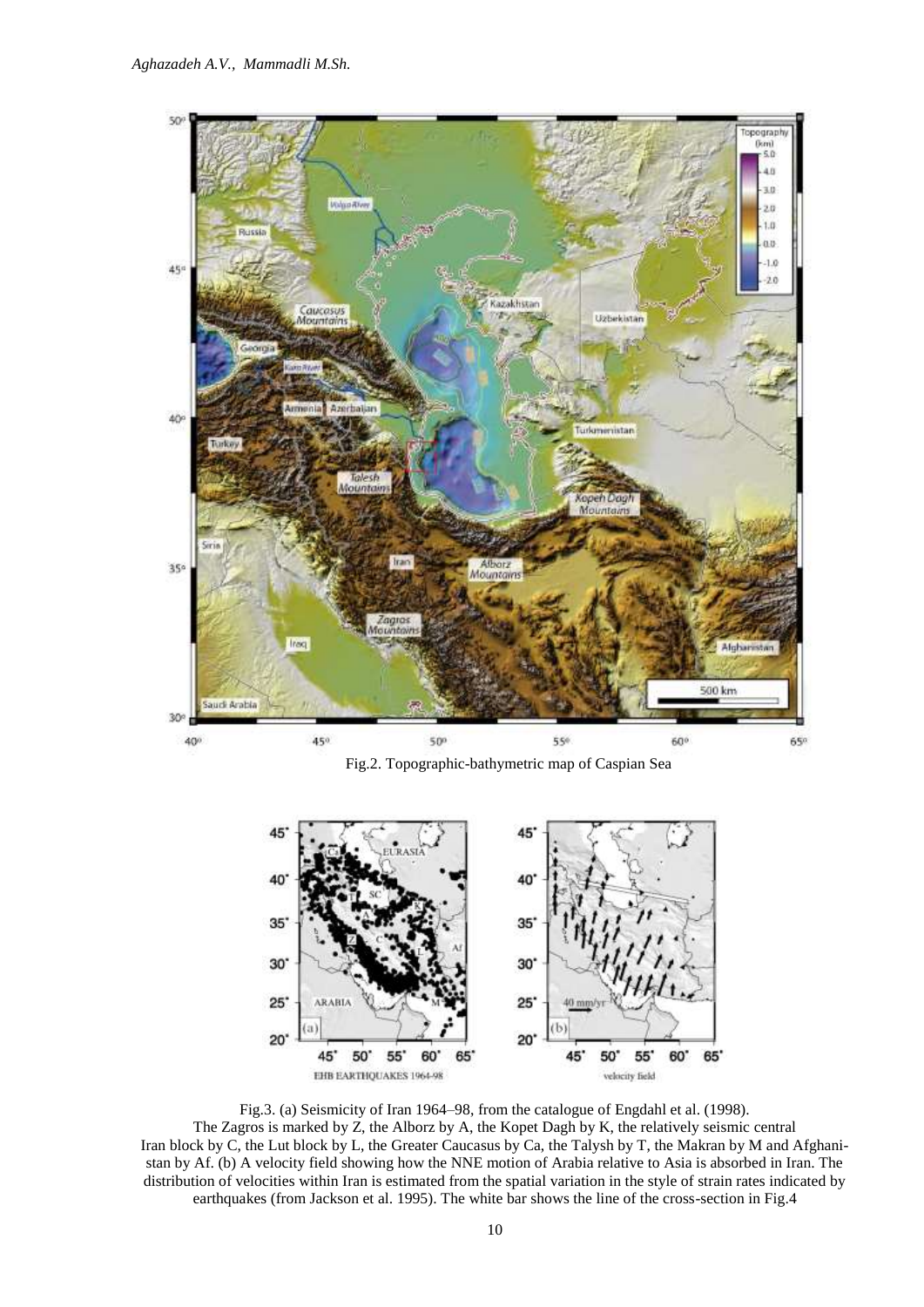

Fig.4. Crust and uppermost mantle cross-section between the Kura basin to the west of the South Caspian basin (y39.5N, 46.0E) and the Turkmenian lowlands and the Kopet dagh mountains to the east (y37.5N, 61.5E): see Fig. 2(b) for location

## **Solution of the problem**

The almost complete absence of severe earthquakes in the South Caspian basin itself shows that it acts as a rigid block in the collision zone between Eurasia, Iran and Arabia. This conclusion is reached despite the abundant folding of the offshore sedimentary cover, which we do not believe indicates the defect of its underlying basement. The surface folding is instead likely to be completely decoupled and spatially separated from any shortening of the basement by the overpressured mud. Thus the N–S folds in offshore Azerbaijan are probably a response to deeper basement shortening that occurs 100 km further west beneath the Talysh, and the WNW– ESE surface folds near the Absheron–Balkhan sill are probably a response to deeper thrusting of the southern Caspian beneath the northern Caspian. The lack of shallow earthquakes on the Absheron–Balkhan sill indicates that this shortening is largely aseismic, which is known in other places, such as the Hellenic Trench, where thick sediments choke the subduction zone. Other folds in the centre of the South Caspian basin could also be a response to any of these factors, aided by mud diapirism. If the South Caspian basin is rigid, its movement relative to Iran and Eurasia results in the deformation of the belts surrounding it. This is most clearly established in its eastern part, where a right-lateral component in the western Kopet dagh and a left-lateral component in the eastern Alborz indicate that the motion of the SE Caspian lowlands must have a westward component relative to Eurasia and Iran , in a geometry that resembles the expulsion of central Anatolia from the collision zone in eastern Turkey. This westward component of motion enhances the underthrusting of the south Caspian basement beneath the Talysh. Although left-lateral strike-slip is seen along the whole curved arc of the Alborz from 49uE to 56uE, we cannot use the shape of the arc to establish a pole of rotation for the South Caspian basin because the overall motion is not pure strike-slip (unlike that of the North Anatolian fault in Turkey).

Both the earthquake mechanisms and the geology indicate that the strike slip in the Alborz and western Kopet dagh is accompanied by considerable shortening, and since we do not know the relative importance of these two components, we cannot determine the overall slip vectors or how they change during the strike (Fig.3). However, it is possible to make some crude estimates of likely rates. The overall Arabia–Eurasia convergence is known from a combination of Africa– Eurasia and Arabia–Africa motions to be approximately N–S at about 30–33 mm yrx1 at the longitude of the Caspian suggest that about 10–15 mm yrx1 of this motion is accommodated in the Zagros mountains: an estimate that is very dependent on the assumptions they made, but which is roughly compatible with the 50 km of shortening thought to have occurred in the Simple Folded Belt of the Zagros over the last 5 Myr. 15–20 mm yrx1 remains to be taken up across the Alborz and Absheron–Balkhan sill, we can construct a velocity triangle. First, we observe that the left-lateral motion in the Alborz appears to die out in the west at about 49uE, where the regional trend and the strike of the left-lateral Rudbar–Tarom earthquake fault is about 300u. This suggests that the motion of the South Caspian relative to Iran is in the direction y210u, or that angle the EIC is y30u. If the angle EIC>30u we would expect the left-lateral motion to con-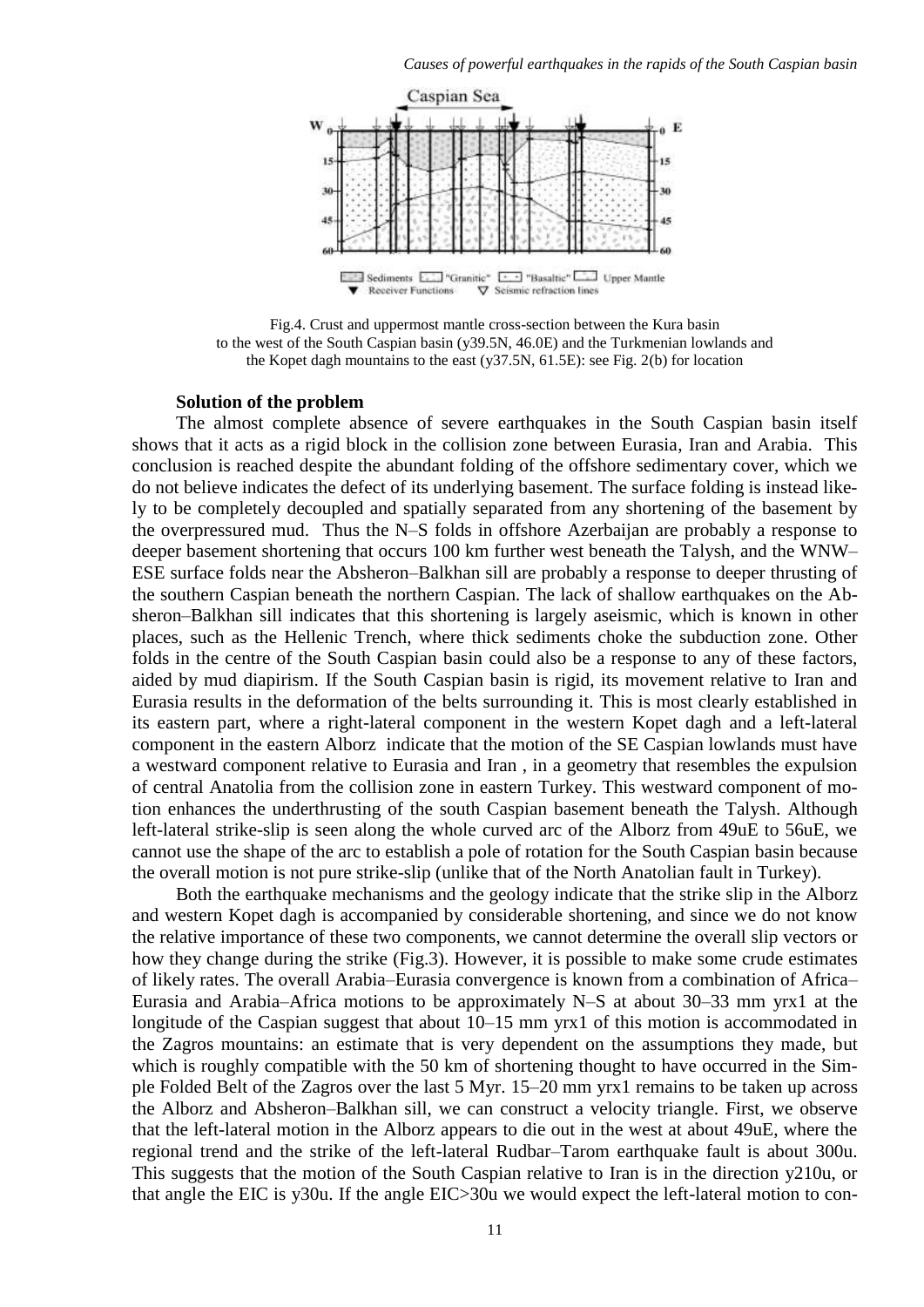#### *Aghazadeh A.V., Mammadli M.Sh.*

tinue further west as the arc of the Alborz swings into the Talysh; if EIC<30u the left-lateral motion would not extend as far west as it does. These considerations are compatible with the strikeslip faulting being clearer and in lower topography east of 53E, where the strike-slip component should be greater than in the western Alborz, where the strike-slip faulting is less obvious in the morphology is associated with higher mountains, and where thrust faulting should predominate.

Secondly, the motion of the South Caspian relative to Eurasia must have a shortening component and therefore an azimuth which exceeds the 300 trend of the Kopet dagh west of 56W; in other words, the IEC angle must be less than 60. These simple considerations suggest that the Caspian–Eurasia motion is at least 7–10 mm yrx1 in a direction somewhat north of 300u, and that the Caspian–Iran motion is no more than 13–17 mm yrx1 in the directiony210u. However, we emphasize that these rates are very uncertain. We can now compare these postulated rates and motions with the geological evidence. Shortening in the central Kopet dagh since the Miocene is evidently compatible with y15 mm yrx1 convergence between Iran and Eurasia. We suspect that the earthquakes at 80–100 km beneath the Absheron–Balkhan sill imply some subduction of the 'oceanic' South Caspian basement into the mantle, but it is not clear how much shortening this represents between the South Caspian basin and Eurasia, as we do not know the age or duration of the motion responsible. However, two observations suggest that the South Caspian–Eurasia shortening is both recent and relatively small in magnitude. First of all, there is no sign of recent volcanism north of the Absheron–Balkhan sill, which might be expected if the deep earthquakes represent the declining activity in a subduction zone that has been active for some time. Second of all, the Greater Caucasus, Absheron–Balkhan sill and the Kopet dagh are all roughly collinear, yet the polarity of the underthrusting on the sill is opposite to that on either side: both the Greater Caucasus and the Kopehdag are overriding shields to the north, whereas the earthquakes and the bathymetry indicate that the central Caspian overrides the South Caspian Basin to the south. If this configuration persisted for a long time, it would soon develop into a non-collinear geometry. Much of the deformation in the sediments of the South Caspian basin is younger than approximately 3.4 Myr, with sediments older than this showing no changes in thickness over the folds, while younger sediments are thinner than the fold crests. It is possible that some re-arrangement in the motions happened at this time, with shortening switching from the Alborz to the Absheron–Balkhan sill. Prior to the Pliocene we know the Alborz was elevated from the coarse Neogene clastic sediments on both of its margins. If at that time most of the Iran–Eurasia convergence was concentrated in the Alborz, the South Caspian basin would have been a deep, heavily sedimentloaded, elongated tongue of material protruding into Iran 300 km in front of the Greater Caucasus and Kopet dagh. It would perhaps be no surprise if it later broke along the narrow gap following the Absheron–Balkhan sill, and if the lower South Caspian basin then started to underthrust the higher and thicker crust on the northern side. Thus the entire present-day geometry of the deformation in the Southern Caspian basin and its surroundings may date from about 3.4 Ma. The trigger for this postulated reorganization could be the initiation of shortening in the Simple Folded Belt of the Zagros (Falcon 1969, 1974), which perhaps heralded the final accretion into the collision zone of the various tectonic blocks within Iran, and the start of truly intracontinental shortening. If it is true that shortening has been concentrated in the Caucasus–Talysh–Alborz–Kopet dagh arc, then we would also expect evidence for a N–S right lateral shear between the Caspian and NW Iran in the Talysh, of which there is no sign in the earthquake mechanisms. N–S right-lateral strike-slip faults linking the eastern Caucasus with the Talesh are shown on various maps of Russian origin, but it is not clear on what evidence their existence is postulated. Right-stepping en echelon folds and right-lateral strike-slip faults splaying NW–SE away from the thrusts west of Baku and entering the northern side of the Kura basin. We are unaware of any convincing evidence that such faulting crosses the Kura basin or enters the Talysh as N–S right-lateral strike-slip, those interprets an apparent right-lateral offset of the Kura river as evidence that such a N–S fault zone is active. At low levels, the strong curvature of the Talysh folding axes, from E-W in the north to N-S along the coast, could be linked to a shear that rotated the originally E-W folds in the direction of the clock to parallel the coast as the west-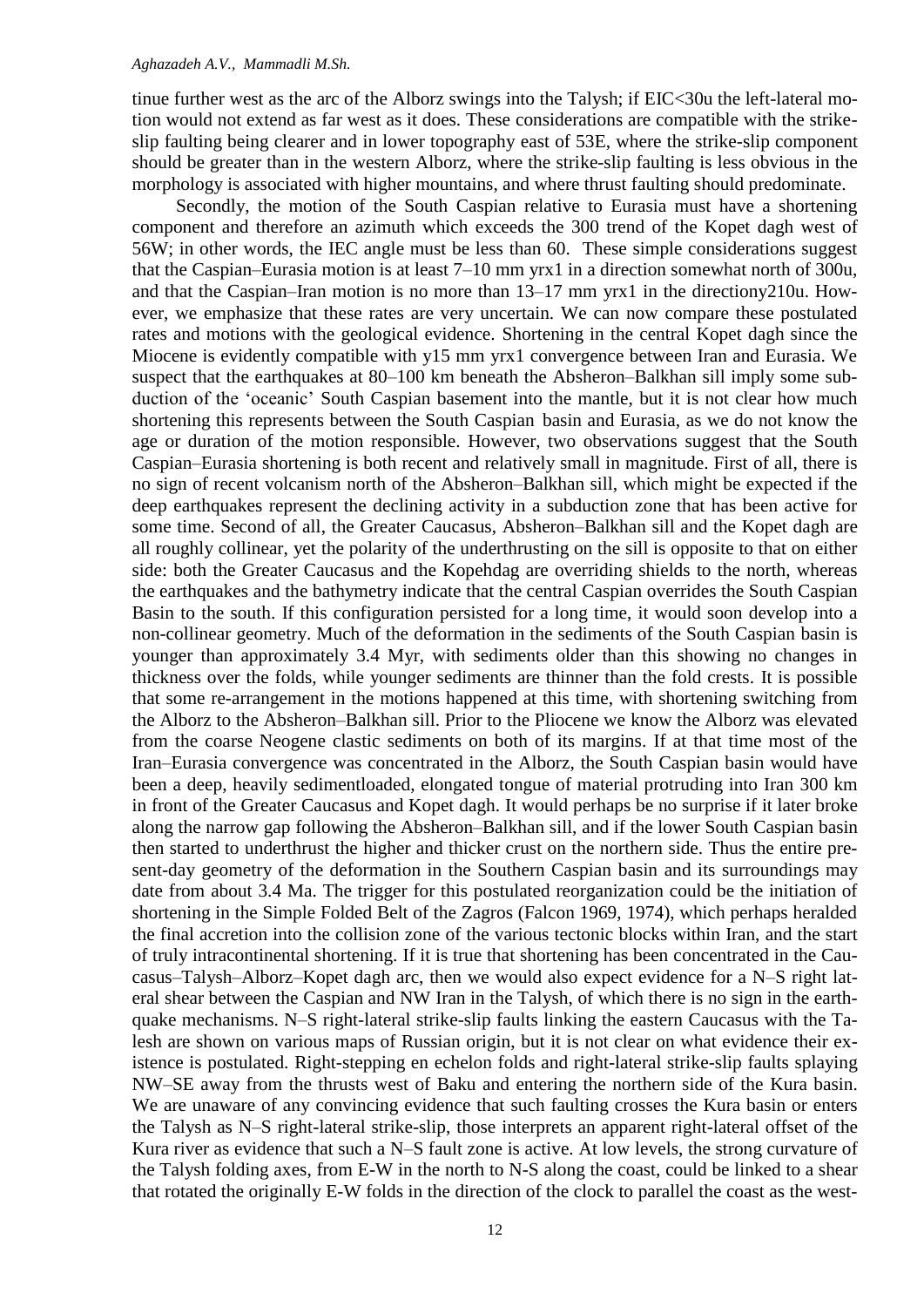ern (Iranian) side moves north past the Caspian. In this case, it may be that shear is distributed in the wedge of relatively weak sediment above the low-angle thrusts at 15–25 km rather than concentrated on to a strike-slip fault, while the E–W shortening component (related to the westward component of the Caspian's motion) is taken up by N–S thrusts. This is again a form of 'slippartitioning', but without requiring a discrete strike-slip fault at the surface. It does not, however, explain the lack of any seismological evidence for N–S right-lateral shear at deeper levels. The E–W folds and thrusts in the northern Talysh are an important indication that on the west side of the Caspian some of the Iran–Eurasia shortening is taken up south of the Kura basin, accounting for the relatively minor shortening in the eastern Greater Caucasus, represented by the decreasing elevation of that range as it approaches the Apsheron–Balkhan sill. The folds in the Kura basin and offshore imitate this connection between the Caucasus and the Talysh, curving from E-W to N-S offshore in the eastern Kura basin. These folds are generally of low seismicity in regions, most likely because they are separated by thick mud sequences from their underlying basement. In summary, it seems clear that the South Caspian basin has a westward component of motion relative to both Eurasia and Iran, and that this enhances the underthrusting in the Talysh. The likelihood is that the basin moves SSW in relation to Iran at y10-15 mm yrx1 and NW in relation to Eurasia at 8-10 mm yrx1.

It should be noted that the formation of hot spots, which are the cause of this deep water area of the Caspian Sea focal parameters of earthquakes with  $ML \geq 4$  is associated with this fault line. The few sporadic strong earthquakes are associated with this fault line. All of these points can guide that this area requires new serious researches.

## **Conclusion**

1. Within the Caspian megatrough are four major structural and tectonic units: North, Central, South Caspian basin and the last separating from each other and directed in the south-east of Absheron-Balkhan threshold.

2. One of the Middle Caspian's main tectonic units is Agrakhan Krasnovodsk, which limits the pleated Alps system with the Skiph-Turan epihersin platform.

3. Information obtained in the identification of anomalous geophysical fields in gravimetric and magnetometric field transformations shows that there are deep defects in the direction of Makhachkala, Krasnovodsk.

4. Formation of the hotbeds of tension, which are the cause of this water area of the Caspian deep focus earthquakes with  $ML \geq 4$  parameters associated with this fault line.

## **References**

1. Artyushkov E.V. Abrupt softening of continental lithosphere as a condition for rapid large-scale tectonic movements. // Geotectonics  $2. -2003. - Pp.39-56.$ 

2. Austrheim H. Influence of fluid and deformation on metamorphism of the deep crust and consequences for the geodynamics of collision zones. / in Hacker B.R., Liou J.G. (Eds.), When Continents Collide: Geodynamics and Geochemistry of Ultrahigh-Pressure Rocks. Kluwer, Dordrecht. ‒ 1998. ‒ Pp.297-323.

3. Axen G.J., Lam P.S., Grove,M., Stockli D.F. Exhumation of the west-central Alborz Mountains, Iran, Caspian subsidence, and collision related tectonics. // Geology 29. – 2001. – Pp.559-562.

4. Bousquet R., Goffé B., Henry P., Le Pichon X., Chopin C. Kinematic, thermal and petrological model of the Central Alps.: Lepontine metamorphism in the upper crust and eclogitization of the lower crust. // Tectonophysics  $273. - 1997. - Pp.105-127.$ 

5. Brunet M.-F., Korotaev M.V., Ershov A.V., Nikishin A.M. The South Caspian basin: a review of its evolution from subsidence modelling. // Sediment. Geol.156. ‒ 2003. ‒ Pp.119–148.

6. Burov E.B., Diament M. The effective elastic thickness (*T*e) of the continental lithosphere: What does it really mean?  $// J. Geophys. Res. 100. -1995. - Pp.3095-3127.$